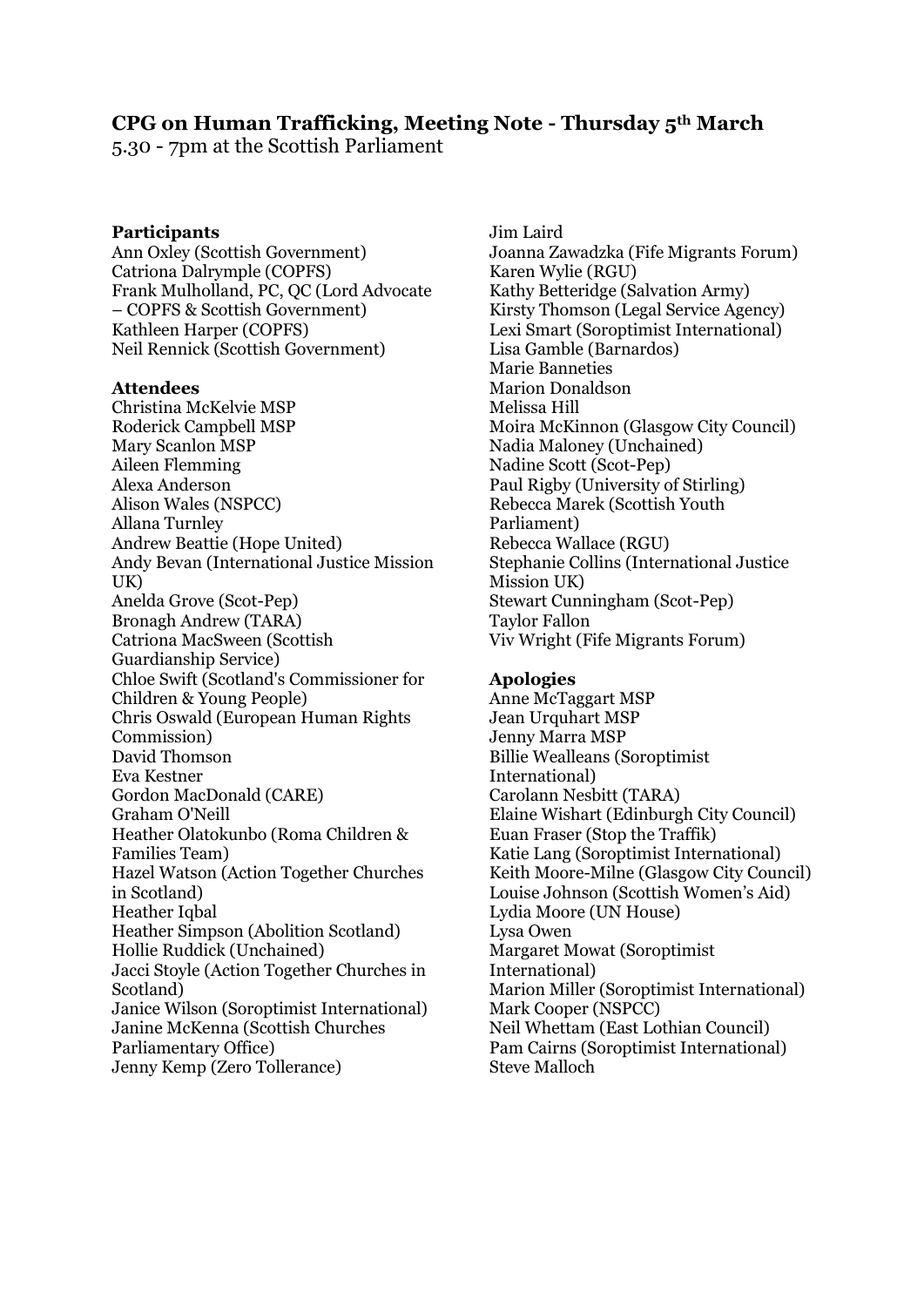## **Agenda:**

- 1. Adopt meeting note from 3rd December 2014
- 2. The Scottish Government Bill Team Ann Oxley and Neil Rennick
	- a. Update now the bill has been published
	- b.  $Q\& A$
- 3. The Lord Advocate Frank Mulholland, PC, QC
	- a. Presenting broadly on the duty to investigate trafficking, the prosecution of traffickers in Scotland and the impact of the new bill.
	- b. Input from Kathleen Harper (Head of the National Sex Crimes Unit) and Catriona Dalrymple (Head of Policy at the Crown Office)
	- c. Q & A
- 4. AoB

## **Agenda Item 1**

Christina McKelvie ("CM") opened the meeting Meeting note from the December meeting adopted

#### **Agenda Item 2**

Ann Oxley ("AO") provided a summary of where the bill is currently at

- Oral evidence is due in March 2015
- The Cabinet Secretary for Justice, Michael Matheson, will be giving evidence at the end of March
- 56 pieces of evidence being considered
- The Justice Committee has visited a number of locations throughout Scotland to witness first hand care provision and programmes addressing trafficking

Neil Rennick ("NR") mentioned a productive meeting with the Human Trafficking Summit Steering Group

## Q&A

Gordon MacDonald ("GM") asked if there were any surprises in the evidence received.

- AO discussion surrounding the use of the word 'travel'
- NR there was a need to underline the issue of internal/domestic trafficking

Bronagh Andrew ("BA") asked what the interpretation of 'travel' is to be

- AO based on the dictionary definition
- NR keen for this to include for travel for the purposes of all forms of exploitation
- Lord Advocate ("LA") confirmed the simple understanding of travel and warned of the dangers of over-defining words in legislation

Paul Rigby ("PR") – what happened to references to children in the legislation?

- NR the offence cover both adults and children; the Scottish Government ("SG") decided not to make it a separate offence; a recognition that there is already existing legislation on children
- LA acknowledged that a general provision outlining who children are is required
- Lisa Gamble ("LG") underlined the importance of have a provision in the bill focusing on this
- CM the SG is concerned that the UN Convention on the Rights of the Child is incorporated
- NR The Child Protection Team in the SG are focusing on this
	- o **LG and Barnardos invited to contribute towards this**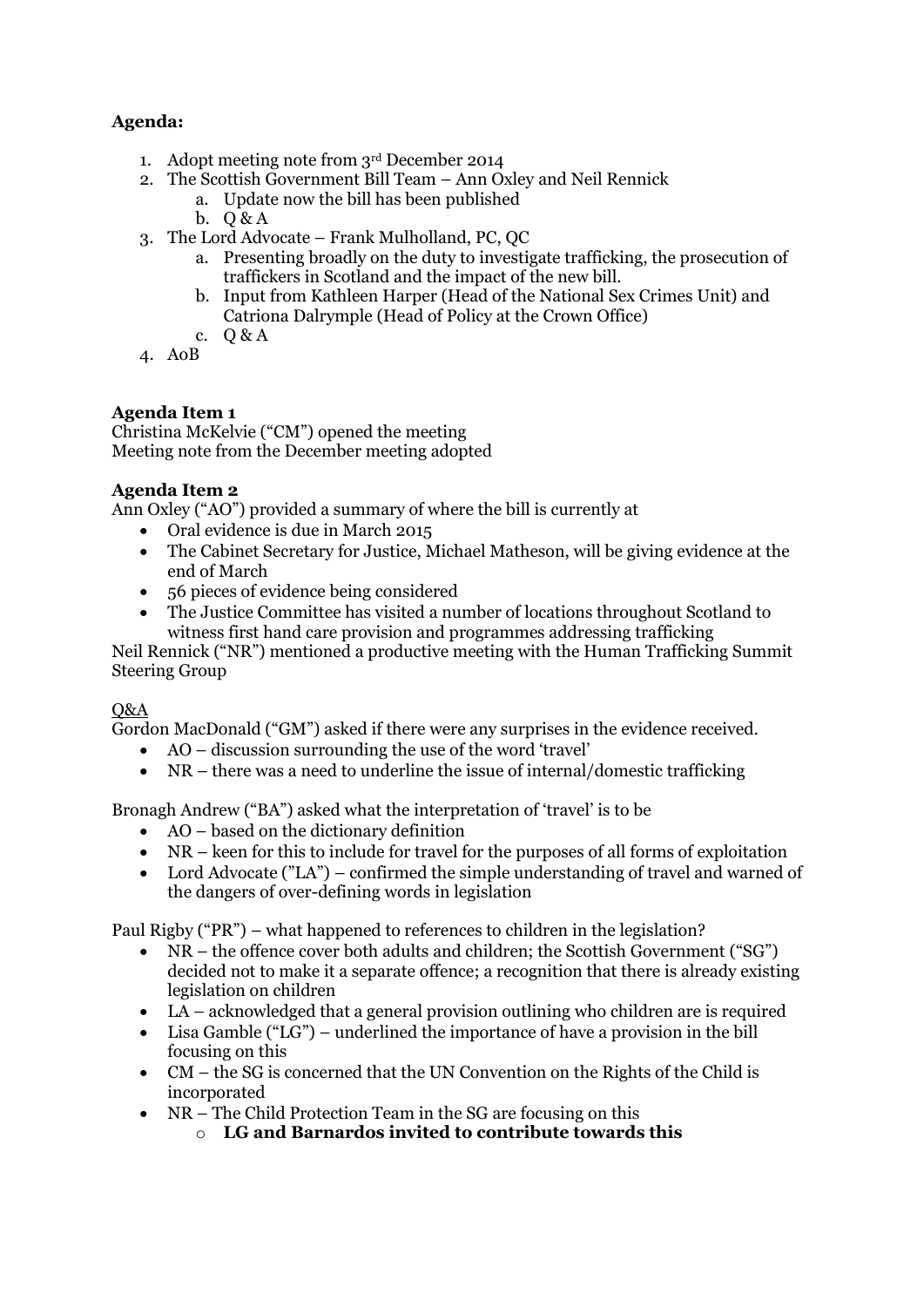Andy Bevan ("AB") asked what the likely timescale for the bill would be.

- AO Outlined the provisional timescale:
	- $\circ$  Justice Committee to hear evidence by the end of May; debate in the chamber by the end of May; Stage 2/3 to finish by the end of June
	- o Therefore, legislation could be in place before the summer however, this depends on a number of factors

## **Agenda Item 3**

LA provided the opening statement:

- The need to meet with the bodies involved to ensure best service
	- o LA recently met with the UK Anti-Slavery Commissioner and Europol
	- $\circ$  Outlined challenges to law enforcement e.g. the 'Dark Web'
- The approach to Human Trafficking in Scotland must be international
- Approaching this issue is complicated the need to educate juries and for expert witnesses. The issues are not black and white, they are grey.
- The Crown Office supports the bill particularly:
	- $\circ$  Definition of the crime makes prosecution easier
	- o Extra territorial nature criminalising acts committed by people from Scotland, even if these are committed overseas
	- $\circ$  Clause 11 Human trafficking treated as a lifestyle offence this provides for the recovery of proceeds of crime
	- $\circ$  Clause  $7$  Publish guidelines on prosecution (draft guidance will be made available during the bill process) (See later developments below…)

#### Q&A

BA asked if a principle of non-prosecution of victims can be included.

- LA "We are not in the business of prosecuting victims". There is already guidance to Procurator Fiscals. There is an instruction to report this issue to the head of the sex crimes unit during the process of the trial.
- LA Why it's a bad idea to include it in the bill if you make it a statutory offence, the onus goes on the victim to raise it
- Kathleen Harper ("KH") clear factors indicate coercion: passport held; someone else speaking; not knowing their address etc.

LG raised the same question again but underlined the importance non-prosecution in the context of domestic victims

- LA might lead to injustice; removes flexibility; publishing guidance next week
- BA and Catriona MacSween ("CMac") shared examples of victims that had been prosecuted – both concerned about the practical outpouring of the guidelines
- LA welcomed updates and knowledge to inform the Crown on how to respond to this; there is a need for evidence; there is also a need for public awareness and education
- CMac education of professional is also needed
- LA there's a need to think outside the box in how we prosecute traffickers and protect/recognise victims

Kirsty Thomson ("KT") questioned the lack of guidance surrounding the status of 16/17 year olds and non-prosecution

- Catriona Dalrymple ("CD") confirmed that this will have to be looked at but underlined that the Crown Office will have to follow the guidance
- KT highlighted that in reality, this doesn't always happen…
- LA underlined that this will be enforced; there is a duty to train PFs on Human Trafficking; operational instructions are in place
- $\bullet$  KT stated again that the status has to be clear